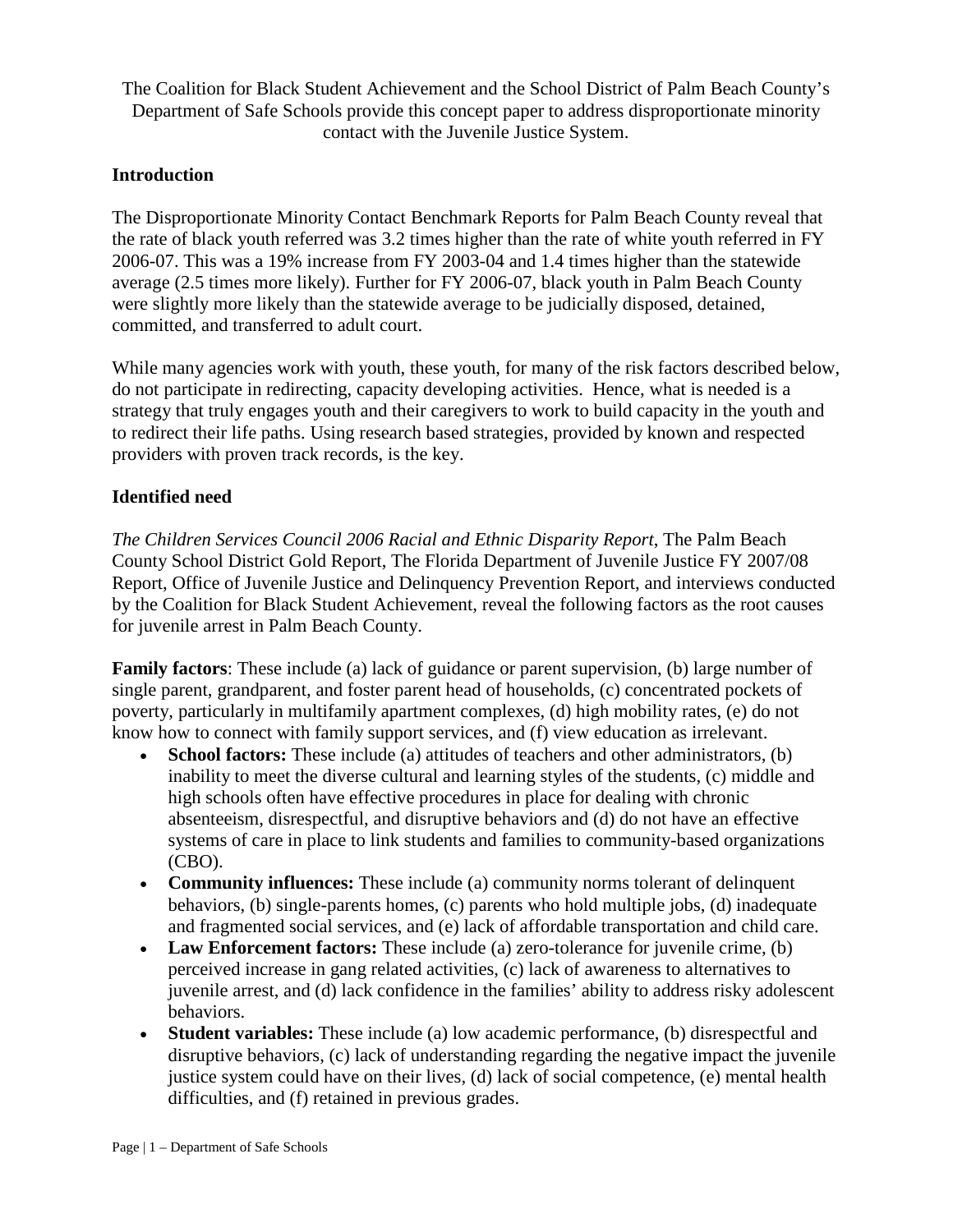#### **What will we do to address this problem?**

What is needed in Palm Beach County is a more efficient way to connect parents, families and caregivers with agencies and organizations that will help prevent youth from entering the juvenile justice system. A community marketing tool also needs to be developed that can help connect existing community programs and support services to families in need. The Coalition for Black Student Achievement (CBSA) and the Department of Safe Schools are aware of this fact, and have come together to establish Neighborhood Accountability Boards (NAB) in West Palm Beach and Belle Glade, FL. This innovative approach is designed to integrate a grass roots movement, with a systems reform model that can turn the hearts of the community to our children and the hearts of our children to the community.

The purpose of the NAB is not to create another program, but to identify existing community programs and support services and make them available to the community, parents, families, and care givers. It represents a community-based decision-making process aimed at repairing the lives of troubled youth and their families. Instead of focusing on who broke the law, what rule was violated, or how the offender will be punished, this process will focus its attention on what harm was done and what needs to be done to repair the harm, and who is responsible for the repair. The response will meet the needs of the youth, families, and community. It will involve each in the justice process to the greatest extent possible. The NAB provides recommendations to the Schools and the State Attorney's Office and enters into an agreement with the youth outlining their sanctions. This process will provide youth, families, and the neighborhood the opportunity to converse in a safe and productive manner. Finally, it will allow youth an opportunity to take responsibility and make amends to the community and hopefully, redirect their life pathway.

## **CBSA and the Department of Safe Schools are seeking to secure funding to establish two Neighborhood Accountability Boards and the Care Coordinating Committee**

#### **Neighborhood Accountability Boards**

CBSA and the Department of Safe Schools will establish a NAB at Palm Beach Lakes and Glades Central High Schools. This initiative will also serve the communities the two schools are located in. The NAB will establish in each community a panel of 7-11 committed and able individuals chosen from a pool of key community stakeholders. All students referred to the NAB program will participate in a hearing with representatives of the school or community in which the infraction was committed. During the hearing the rule violator will be presented with the impact of his or her infraction on any victims, friends, the offender's family, the school, and community. After discussion of the impact of the incident, all participants in the hearing will contribute in a problem-solving process to determine how the rule offender might best address the harm he or she has caused. Hearing participants will sign an agreement outlining their expectations and commitments. The NAB will develop a comprehensive Restitution Case Plan to address the risk factors and needs of the referred student. The individualized comprehensive Restitution Case Plan will include the following components: family training, mentoring, community service projects, academic standards supervision/improvement, victim restoration, and sport/hobby. The offender is monitored by the NAB representative (Safe Schools Case Manager) who ascertains progress and assesses whether further assistance or intervention is needed.

Page | 2 – Department of Safe Schools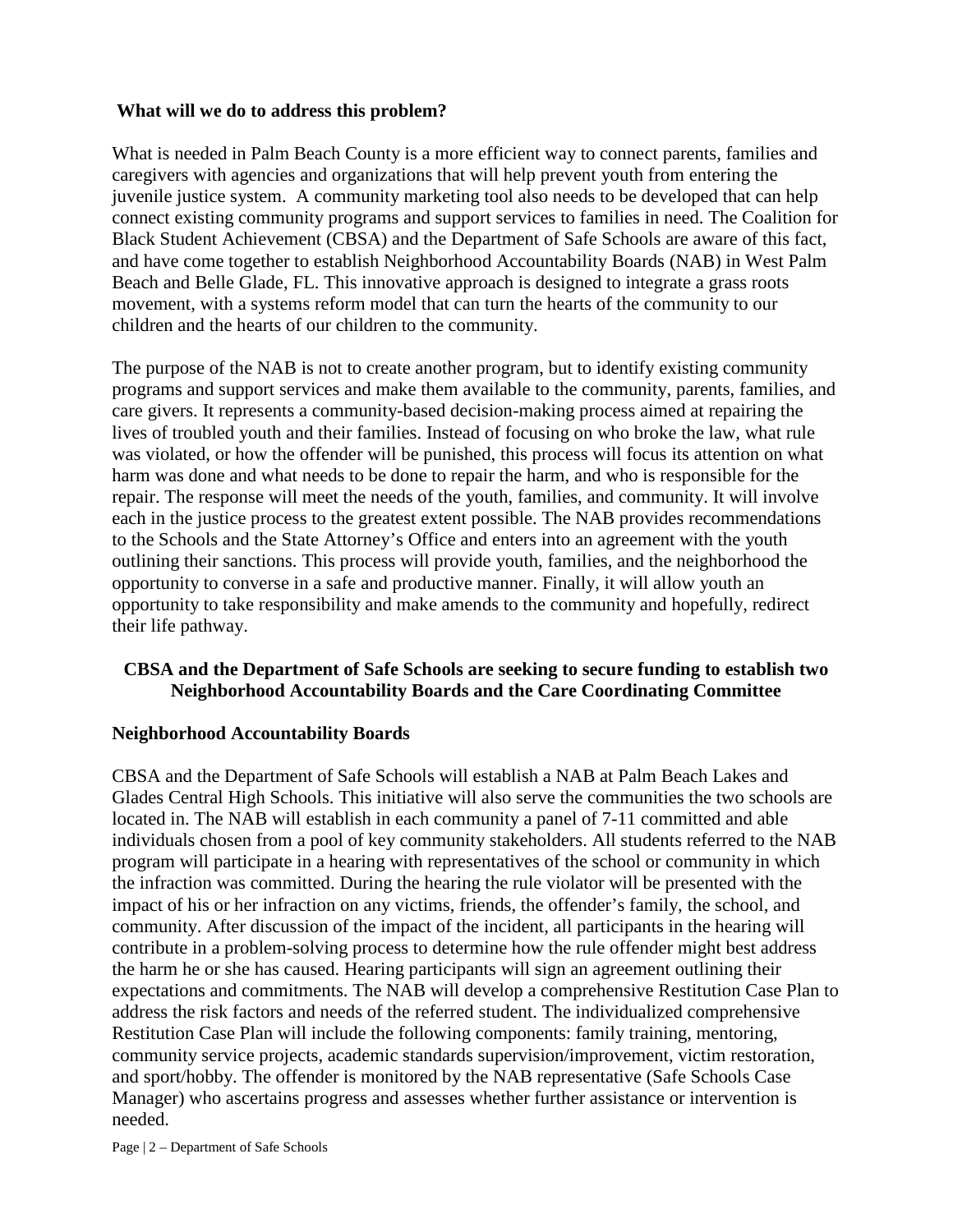Completed Restitution Case Plans are then put into effect with corresponding deadlines for the youth to follow/comply with. The Restitution Case Plans are then placed within the student's permanent file. The ultimate goal is to demonstrate that the NAB is a cost effective and efficient program that successfully provides early intervention to at risk youth with positive, long-term benefits to the youth and surrounding community by implementing restorative practices.

## *Proposed Deliverables*:

- Identify key stakeholders to serve on Neighborhood Accountability Board (NAB) in West Palm Beach and Belle Glade, FL
- Identify faith and community organizations that will work with families and youth referred to the NAB
- Identify community/school liaison
- Establish sanctions for youth and families (i.e., attending family seminars, mentoring, community service projects)
- Develop community service projects
- Create a database of existing community programs and support services
- Identify gaps in community services and work with community partners to develop the needed programs and services to fill these gaps
- Establish contracted services needs for seminars and trainings
- Hold community events and seminars
- Meet with the youth and parents referred to the NAB, answer questions about the juvenile justice system and the alternative options available
- Work with the Department of Juvenile Justice and other support personnel at the Juvenile Assessment Center (JAC)
- Develop programmatic protocols, policies, and procedures for establishment of NAB, use of alternative options, provision of services, tracking and evaluation

## **Care Coordination**

Neighborhood Accountability Board (NAB) is a community-based strategy that will actively allow the community to play a major role in reducing minority contact. The role the community plays is important, but will not be sufficient to address the needs of students who: (a) do not comply with the terms of their Restitution Case Plan; (b) students transitioning from incarceration back into the School District; and students already engaged with DJJ. In order to address these factors we must engage systems players (i.e., DJJ, DCF, School District, and Law Enforcement) and frontline partners (i.e., police officers, social service providers). Some of the primary reasons we have such a large number of youth having contact with DJJ are: (a) too few community-based services, (b) very little collaboration among child serving systems, (c) very little family involvement, and (d) poor outcomes from existing institutional services, or no outcomes at all. To address this target population, a subcommittee will be developed to coordinate a comprehensive array of mental health and other services.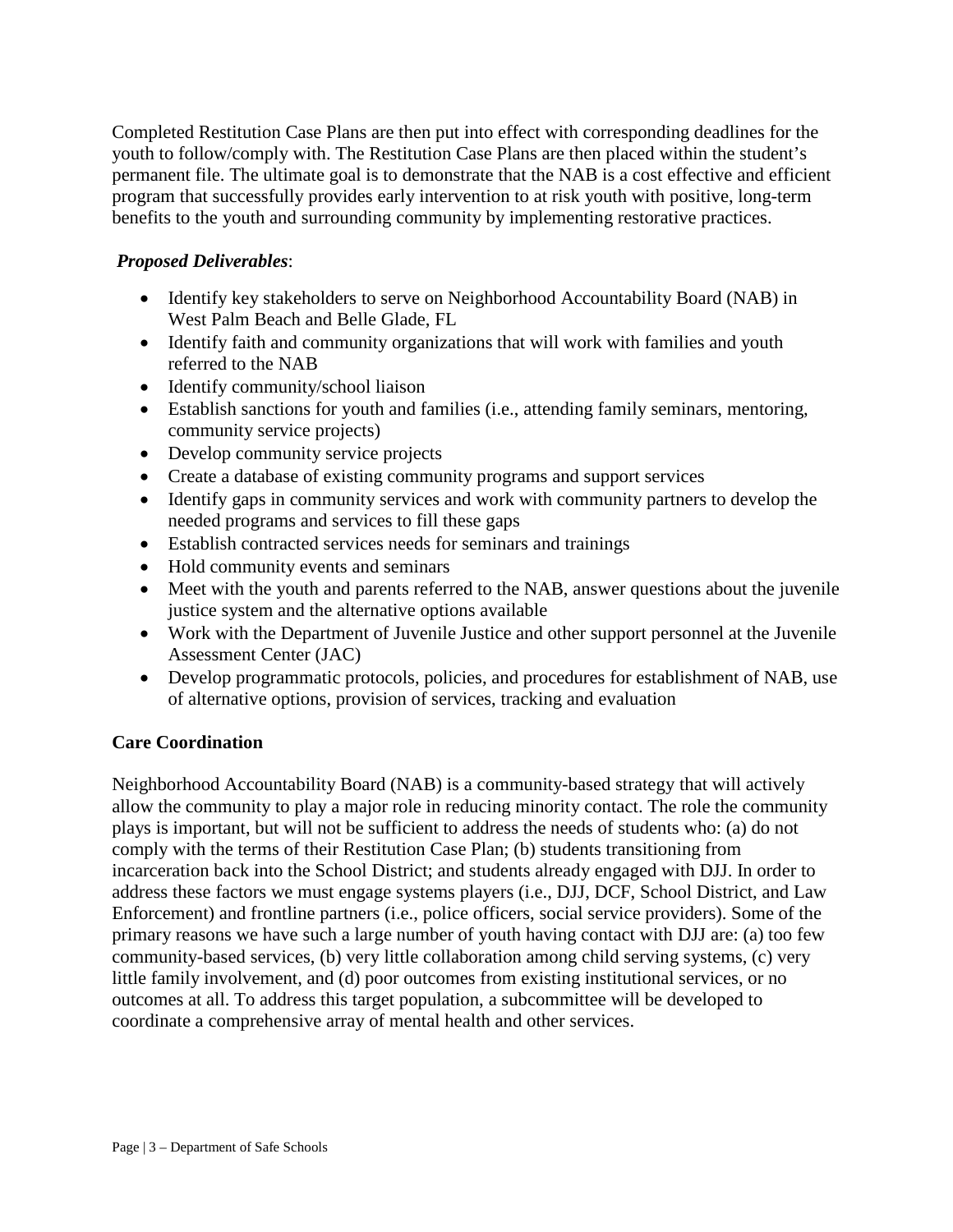## *Proposed Deliverables:*

- Develop a Care Coordination and Central Intake function for youth/families needing multiple services
- Implement comprehensive family assessments and case plan development for such families
- Develop client data, tracking, and evaluation mechanisms
- Implement family strengthening programs
- Coordinate services between key related stakeholders
- Provide at-risk and delinquent minority youth greater access to alternatives, such as youth intervention programs, diversion programs, and alternatives to secure confinement
- Provide law enforcement and juvenile justice personnel cultural competency training to increase knowledge about different traditions and values and to address racial and ethnic biases and stereotypes

#### **Services Plan**

After completion of the NAB and Core Coordination deliverables, the Services Plan Deliverables begin. Although there might be some minor adjustments to this proposed Services Plan after the NABs are formed and meet, the research-based strategies in this Plan will be carried out as proposed.

Once a student has committed a crime or a serious school infraction, the NAB representative (a Safe Schools Case Manager and/or other NAB member) will explain the judicial consequences or school consequence with student and family. The choice is made to either accept the standard consequences given or to choose to participate in the NAB recommended Services Plan to repair damage(s) caused by the student's action and to build student capacity to follow a more positive pathway.

The Services Plan includes a family/student component to be provided by a contracted agency, such as the Parent Project, to include 6 or more 2 ½ hour sessions (individual and together work) of both student and parent (or caregiver) counseling and coaching.

Another component is the Safe Schools Case Managers Community Services and/or Restitution Plan. This component is provided in partnership with other community groups and organizations.

A third component is mentoring provided at each respective high school. The last week in October 2009, staff from each school is being provided training on Restorative Justice at the School District's Safe Schools Institute. Staff will then be able, with Case Manager support, provide expectations-based mentoring to youth participants.

An additional component of the Services Plan is the data processing, monitoring, and reporting system that will be used to track program participation, evaluation, and reporting. The last step is to determine whether the participant completed the Services Plan requirements.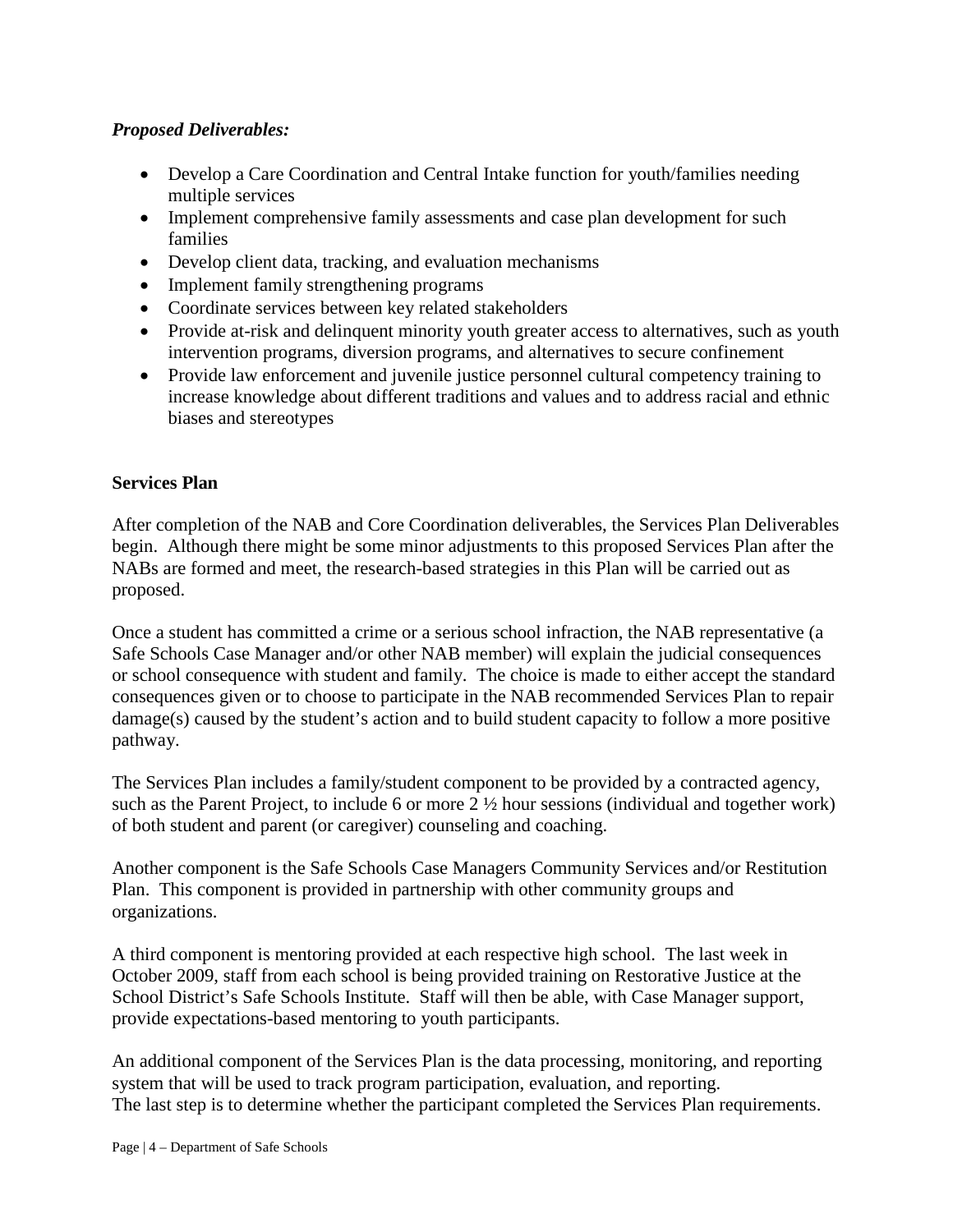## *Proposed Deliverables:*

- Work with school and court to complete referral requirements to NABs
- Determine representative of NAB who will act as initiator of process
- Contract with Parent Project for family component and utilize identified partners through the Care Coordination process
- Develop Restitution Plan for Safe Schools Case Managers to use with program participants
- Develop a school-based mentoring program encompassing the efficacy work of Jeff Howard
- Develop data tracking and reporting system
- Determine follow-up activities for program completion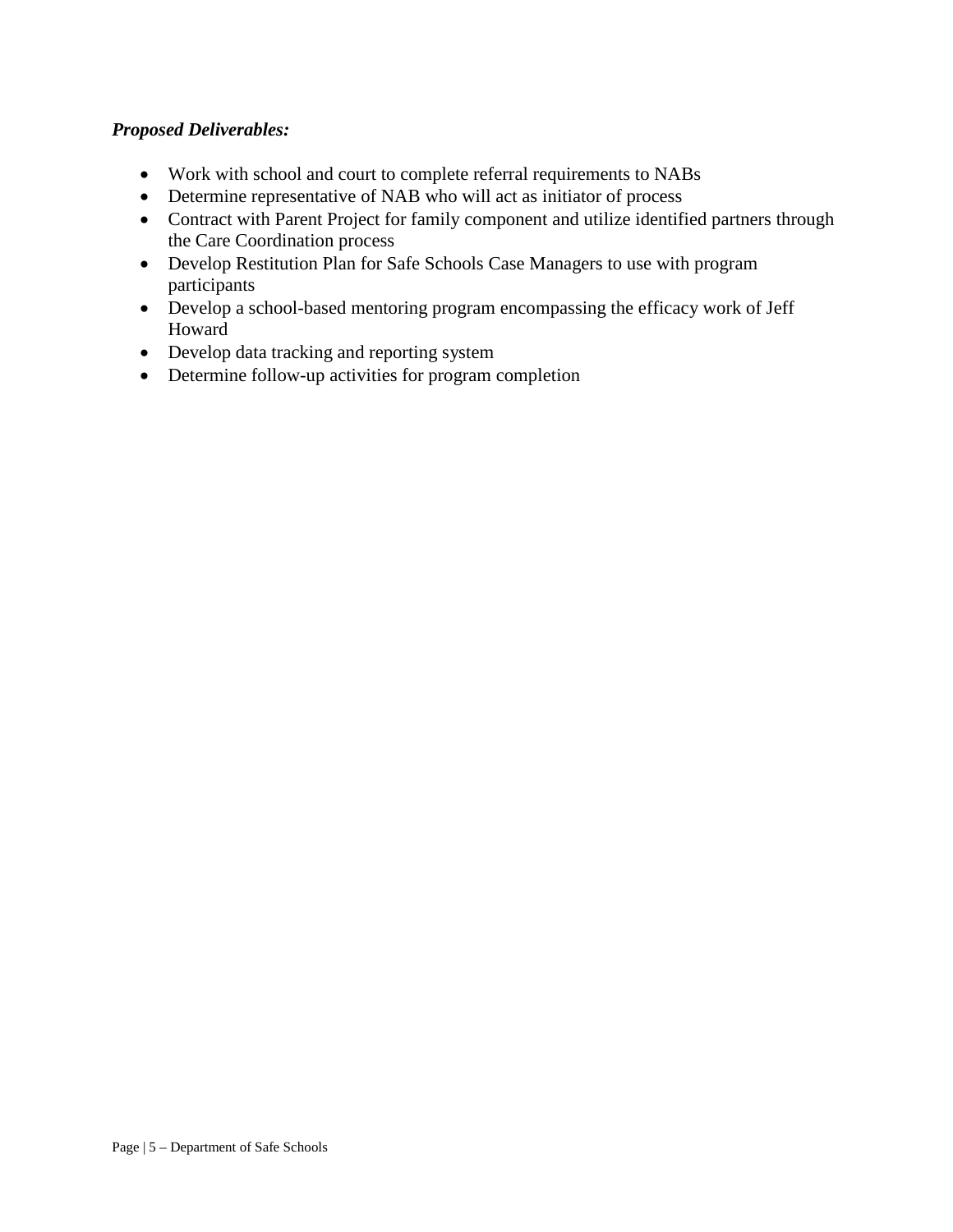# NAB Services Plan

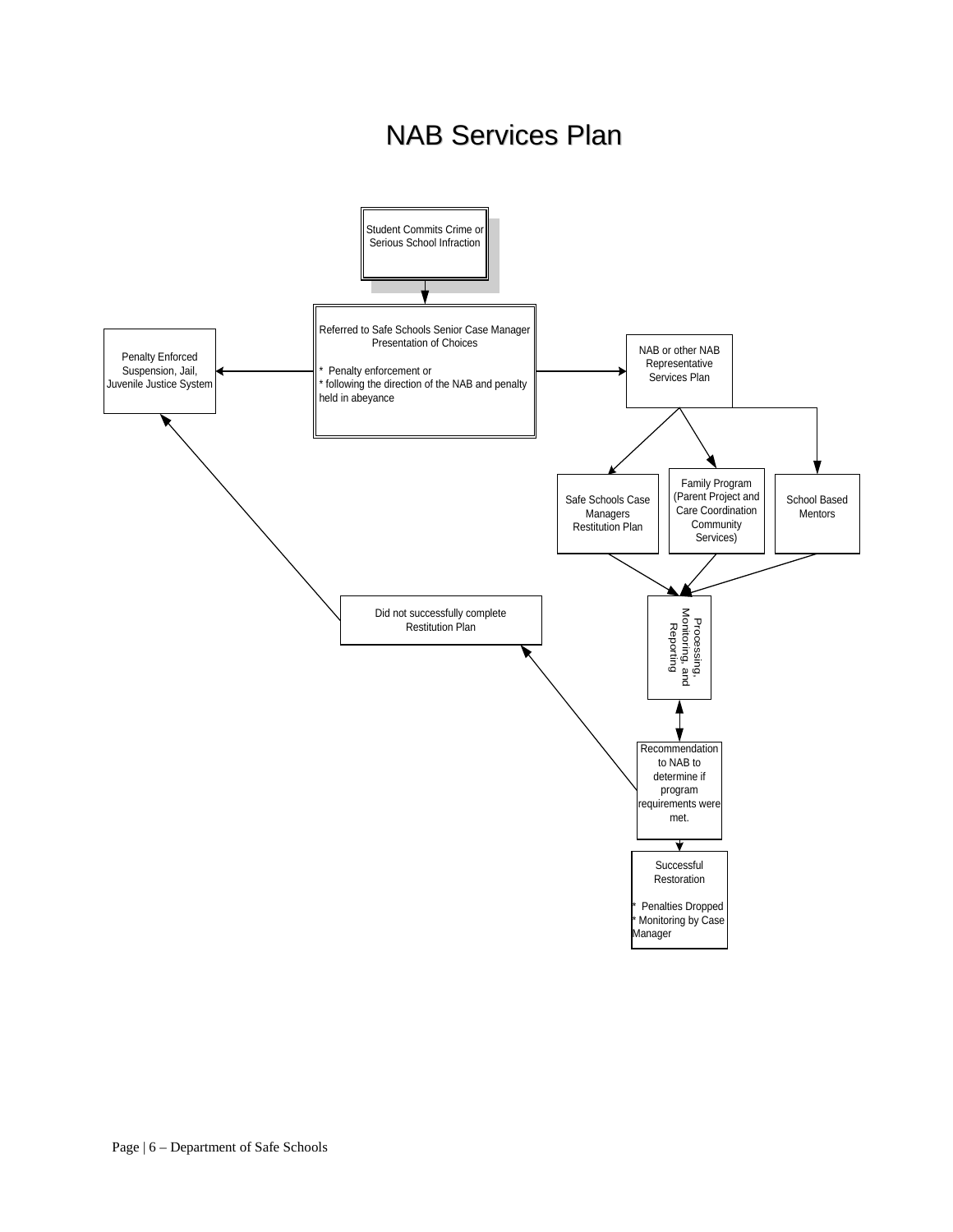## **Evaluation**

- 1. 75% of program participants will demonstrate a decrease in suspension and behavioral referrals as evidenced by school behavioral records
- 2. Positive supervision and involvement by parents/guardians will increase as evidenced in pre-post surveys by 40%
- 3. 75% of participating youth will actively pay their restitution, complete their sanctions, and complete Services Plan requirements for offenses that they have committed in the community or at school
- 4. Recidivism rates for participants will be less than 25%

## **Conclusion**

The Coalition for Black Student Achievement has been instrumental in moving black students toward proficiency in academics in Palm Beach County. The Department of Safe Schools has earned a national reputation for providing effective evidence-based programs. Together they and their new NABs will serve 60 students whose mistakes could be life altering in a negative way. This combination of community and school-based services will redirect the students through a process of restitution, family coaching and counseling, community services (tailor-made for each family) and school-based mentoring.

The support, encouragement and expectation setting by each NAB will undergird the Services Plan and will modify it as needed. It is anticipated that the sustainability costs will be reduced over time as the NABs working closely with schools and community groups will demonstrate that the results will warrant community-wide support.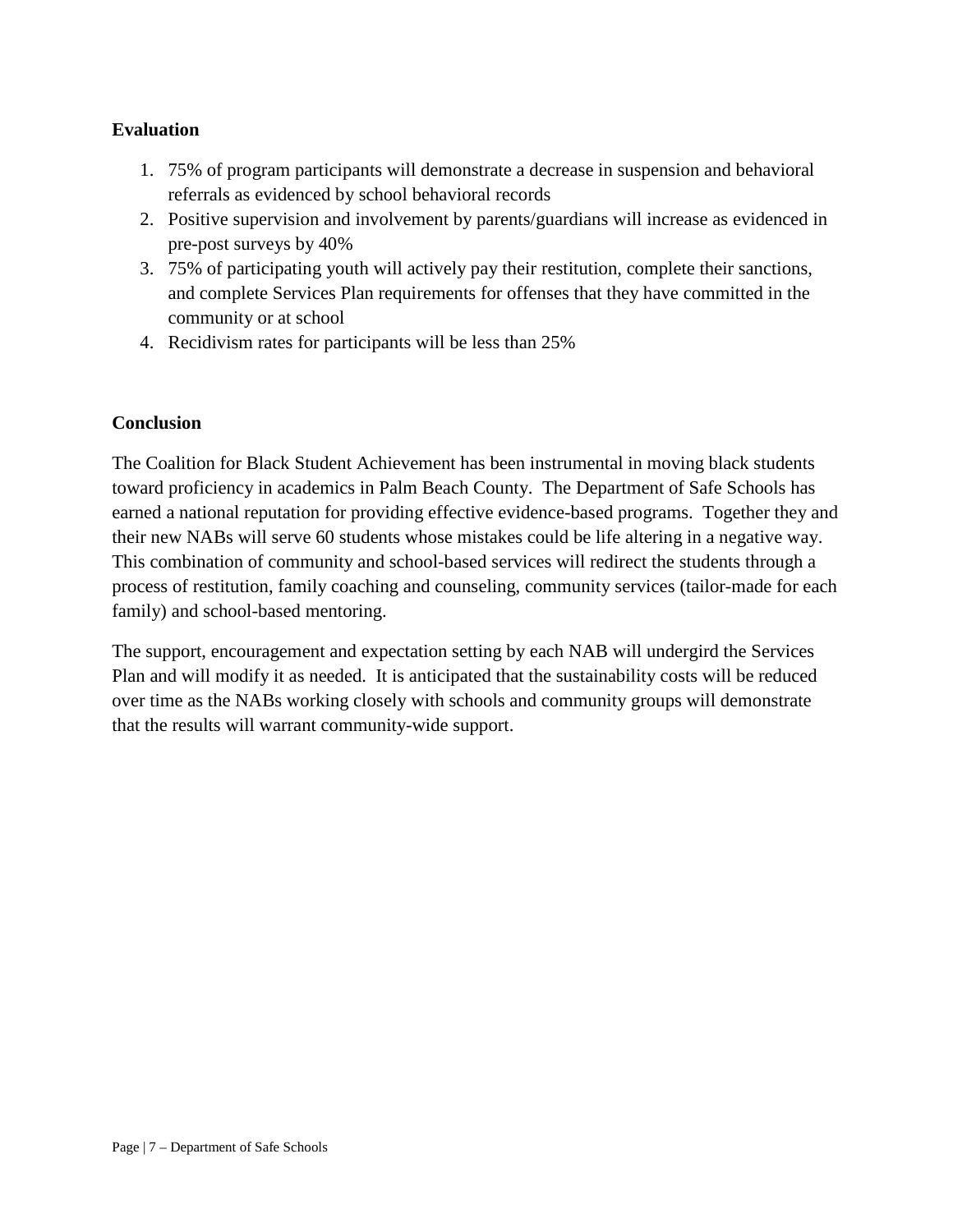## **Budget Narrative – Department of Juvenile Justice Grant**

#### **Neighborhood Accountability Boards and Restorative Justice**

| Stipend for Safe Schools Senior<br>Case Manager                                                                                                             | \$<br>5,000.00  | The Senior Case Manager, an existing position<br>within the Department of Safe Schools, will<br>oversee the operation of the grant services as<br>follows: serve as the initial point of entry into<br>the program and provide students and families<br>with an overview of available options; serve as<br>the liaison to the NAB; provide supervision of<br>the Case Managers.                                                                                                                                                                                                                                                                                                 |  |  |  |
|-------------------------------------------------------------------------------------------------------------------------------------------------------------|-----------------|---------------------------------------------------------------------------------------------------------------------------------------------------------------------------------------------------------------------------------------------------------------------------------------------------------------------------------------------------------------------------------------------------------------------------------------------------------------------------------------------------------------------------------------------------------------------------------------------------------------------------------------------------------------------------------|--|--|--|
| <b>Stipend for Social Services</b><br>Facilitator to identify service<br>providers to fill gaps that currently<br>exist in a continuum of care<br>available | \$<br>2,500.00  | The Social Services Facilitator, an existing<br>position in the Department of Safe Schools, will<br>focus on developing the Care Coordination<br>partnerships available to program<br>students/families, especially where gaps in<br>services currently exist.                                                                                                                                                                                                                                                                                                                                                                                                                  |  |  |  |
| Overtime Safe Schools Case<br>Managers - Average overtime rate<br>\$31.70/hr x 20 hrs/mo x 12 months<br>x 4 Case Managers                                   | \$<br>30,432.00 | The Case Managers already serve the high<br>schools in the grant target communities of<br>West Palm Beach and Belle Glade. Services<br>provided as part of this grant will expand the<br>work of the Case Managers beyond their<br>normal duty hours entitling them to overtime.<br>The overtime rate, time and a half, is<br>commensurate with the policies of the school<br>district. Services provided will include:<br>providing linkages to social services and direct<br>service to target students/families during non-<br>school hours - evenings and weekends. They<br>will monitor student progress in their<br>Restitution Plan and provide support and<br>coaching. |  |  |  |
| Part-time In-System - Creating<br>evaluation protocol, student data<br>base and reporting - \$23.50/hr x 4<br>hrs/mo x 12 months                            | \$<br>1,128.00  | This person (s) will work with the Senior Case<br>Manager to: provide documentation of project<br>activities, data entry, order materials needed<br>for each Restitution Plan, and facilitate<br>communication with the Case Managers and<br>the target student.                                                                                                                                                                                                                                                                                                                                                                                                                |  |  |  |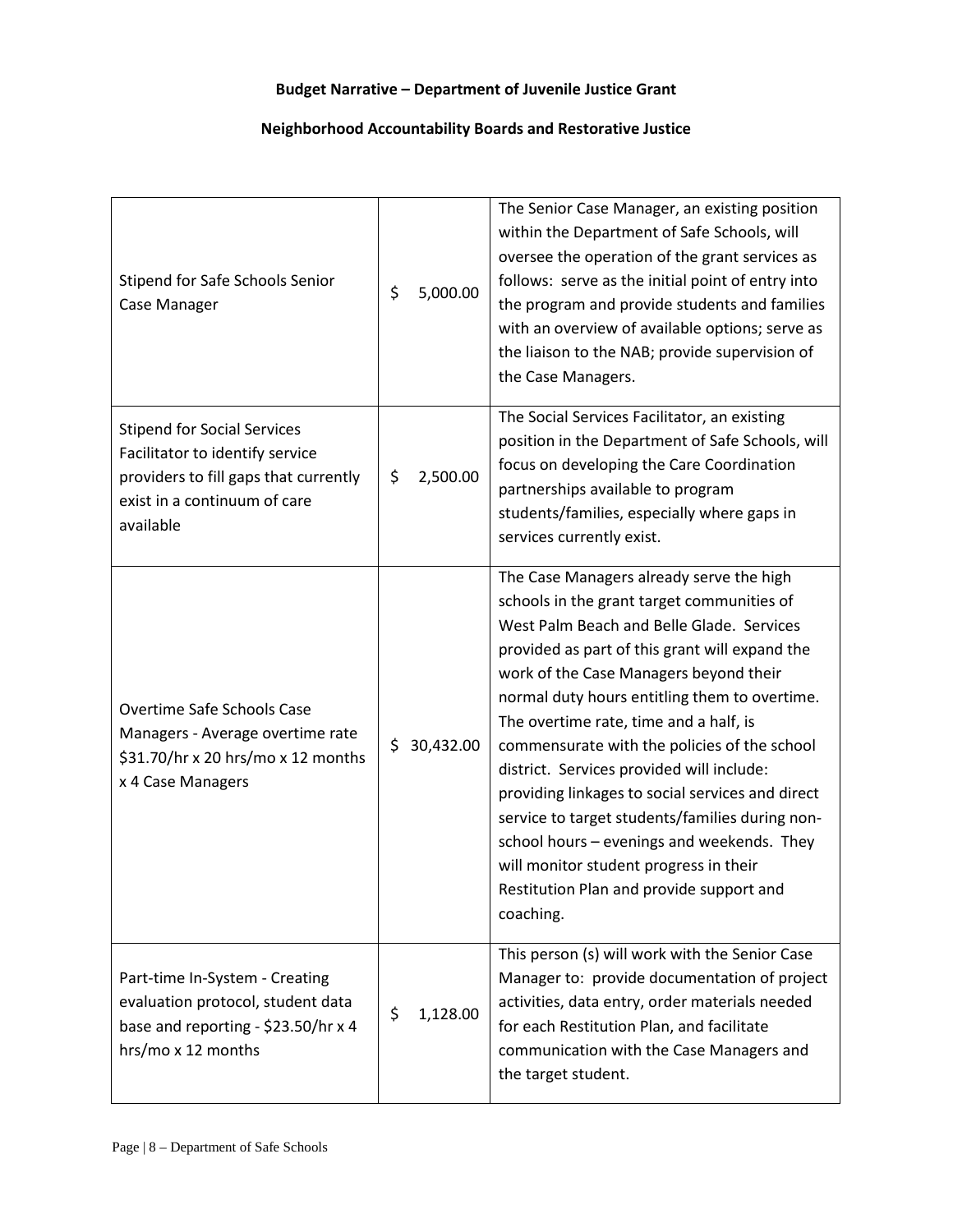| Benefits @ 29%                                                                                                                | 11,327.40<br>\$ | Fringe benefits are based on the rate charged<br>by the School District. Benefits include<br>Medicare, Social Security, group insurance,<br>Workers' Compensation, Unemployment, and<br>retirement. Group insurance costs are<br>distributed to all jobs worked during a pay<br>period. For regular employees working extra<br>jobs in the District, a portion of their insurance<br>cost is proportionately allocated to each job.<br>This allocation method is a common business<br>practice used in cost accounting. |
|-------------------------------------------------------------------------------------------------------------------------------|-----------------|-------------------------------------------------------------------------------------------------------------------------------------------------------------------------------------------------------------------------------------------------------------------------------------------------------------------------------------------------------------------------------------------------------------------------------------------------------------------------------------------------------------------------|
| Consultants - Parent Project 6<br>sessions x \$5,000/session                                                                  | 30,000.00<br>\$ | The Parent Project will provide direct services<br>to target students and their families. Six<br>sessions will be available for all target students<br>and families. Each session will cost \$5,000                                                                                                                                                                                                                                                                                                                     |
| Mileage \$.55/mile x 100<br>miles/month x 12 months x 5 staff                                                                 | \$<br>3,630.00  | The standard mileage reimbursement rate in<br>the District is \$.55/mile. The Case Managers,<br>including the Senior Case Manager, will be<br>reimbursed for mileage driven while<br>implementing this project.                                                                                                                                                                                                                                                                                                         |
| Materials - Community Service and<br>materials needed for Restitution<br>Plan implementation                                  | \$<br>6,500.00  | Materials purchased will be those required to<br>implement the Restitution Plans created by the<br>Neighborhood Accountability Boards.                                                                                                                                                                                                                                                                                                                                                                                  |
| Materials NAB Boards Operation -<br>Costs related to Restitution Plans<br>and Service Learning - \$3,000 x 2<br><b>Boards</b> | \$<br>6,000.00  | Materials needed to operate the Neighborhood<br>Accountability Board, such as: developing and<br>printing restitution plans, board guidelines, and<br>flyers as part of a social marketing campaign                                                                                                                                                                                                                                                                                                                     |
| <b>Sub Total</b>                                                                                                              | \$96,517.40     |                                                                                                                                                                                                                                                                                                                                                                                                                                                                                                                         |
| Indirect Costs @ 3.45%                                                                                                        | \$<br>3,329.85  | The State Board of Education approved Indirect<br>Cost Agreement of 3.45% is effective July 1,<br>2009 - June 30, 2010                                                                                                                                                                                                                                                                                                                                                                                                  |
| <b>Grand Total</b>                                                                                                            | \$99,847.25     |                                                                                                                                                                                                                                                                                                                                                                                                                                                                                                                         |